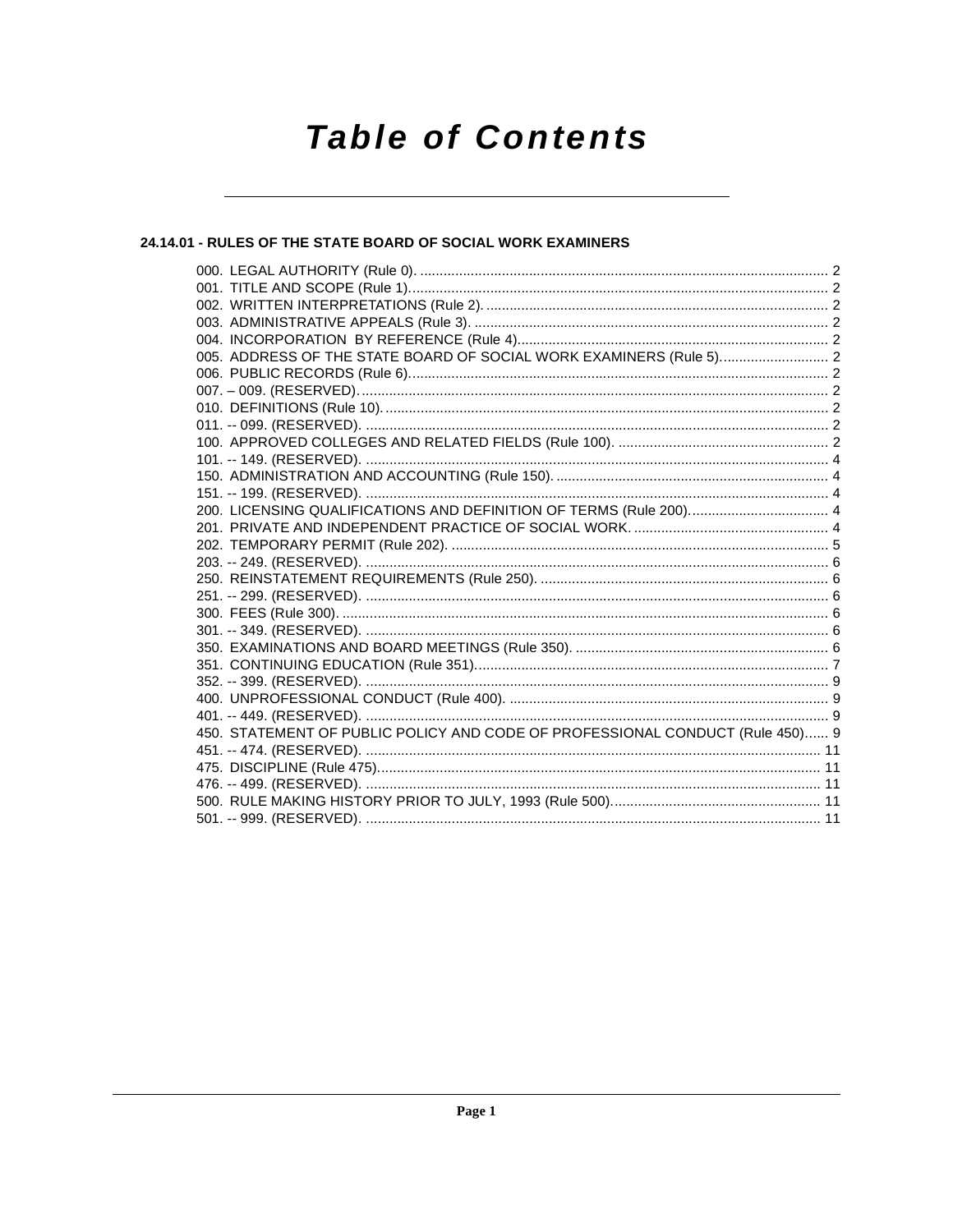#### **IDAPA 24 TITLE 14 Chapter 01**

### **24.14.01 - RULES OF THE STATE BOARD OF SOCIAL WORK EXAMINERS**

### <span id="page-1-1"></span><span id="page-1-0"></span>**000. LEGAL AUTHORITY (Rule 0).**

These rules are hereby prescribed and established pursuant to the authority vested in the State Board of Social Work<br>Examiners by the provisions of Section 54-3204. Idaho Code. (7-1-93) Examiners by the provisions of Section 54-3204, Idaho Code.

### <span id="page-1-2"></span>**001. TITLE AND SCOPE (Rule 1).**

These rules shall be cited as IDAPA 24.14.01, "Rules of the State Board of Social Work Examiners". (7-1-93)

### <span id="page-1-3"></span>**002. WRITTEN INTERPRETATIONS (Rule 2).**

The board may have written statements which pertain to the interpretation of the rules of this chapter. Such interpretations, if any, are available for public inspection and copying at cost in the main office of the Bureau of Occupational Licenses. (7-1-93)

### <span id="page-1-4"></span>**003. ADMINISTRATIVE APPEALS (Rule 3).**

Administrative Appeals shall be governed by the Administrative Procedure Act, Title 67, Chapter 52, Idaho Code. (3-13-02)

### <span id="page-1-5"></span>**004. INCORPORATION BY REFERENCE (Rule 4).**

These rules do not incorporate by reference any document other than those sections of Idaho Code so referenced. (3-13-02)

### <span id="page-1-6"></span>**005. ADDRESS OF THE STATE BOARD OF SOCIAL WORK EXAMINERS (Rule 5).**

[The office of the State Board of Social Work Examiners is located within the Bureau of Occupational Licenses,](http://www2.state.id.us/ibol/sw) Owyhee Plaza, 1109 Main Street, Suite 220, Boise, Idaho 83702-5642. The phone number of the Board is (208) 334- 3233. The Board's FAX number is (208) 334-3945. The Board's e-mail address is ibol@ibol.state.id.us. The Board's official web site is at www2.state.id.us/ibol/sw. (3-13-02)

### <span id="page-1-7"></span>**006. PUBLIC RECORDS (Rule 6).**

The records associated with the State Board of Social Work Examiners are subject to the provisions of the Idaho<br>Public Records Act. Title 9, Chapter 3, Idaho Code. (3-13-02) Public Records Act. Title 9, Chapter 3, Idaho Code.

### <span id="page-1-8"></span>**007. – 009. (RESERVED).**

### <span id="page-1-9"></span>**010. DEFINITIONS (Rule 10).**

<span id="page-1-14"></span>**01. Board**. The State Board of Social Work Examiners as prescribed in Section 54-3202, Idaho Code. (7-1-93)

**02. Bureau**. The Bureau means the Bureau of Occupational Licenses, as prescribed in Sections 54- 3204 and 67-2602, Idaho Code. (3-13-02)

### <span id="page-1-10"></span>**011. -- 099. (RESERVED).**

### <span id="page-1-12"></span><span id="page-1-11"></span>**100. APPROVED COLLEGES AND RELATED FIELDS (Rule 100).**

Social work and social work practice is a professional discipline requiring specialized knowledge and training.

 $(7-1-93)$ 

<span id="page-1-13"></span>**01. College Or University Approved By The Board**. "College or university approved by the board" is any school of social work accredited or in candidate status for accreditation by the Council of Social Work<br>Education. (5-24-95)  $\mu$  Education.  $(5-24-95)$ 

<span id="page-1-15"></span>**02. Other College Or University Approved By The Board**. "College or university approved by the board" is any college or university accredited by the Northwest Association of Secondary and Higher Schools or any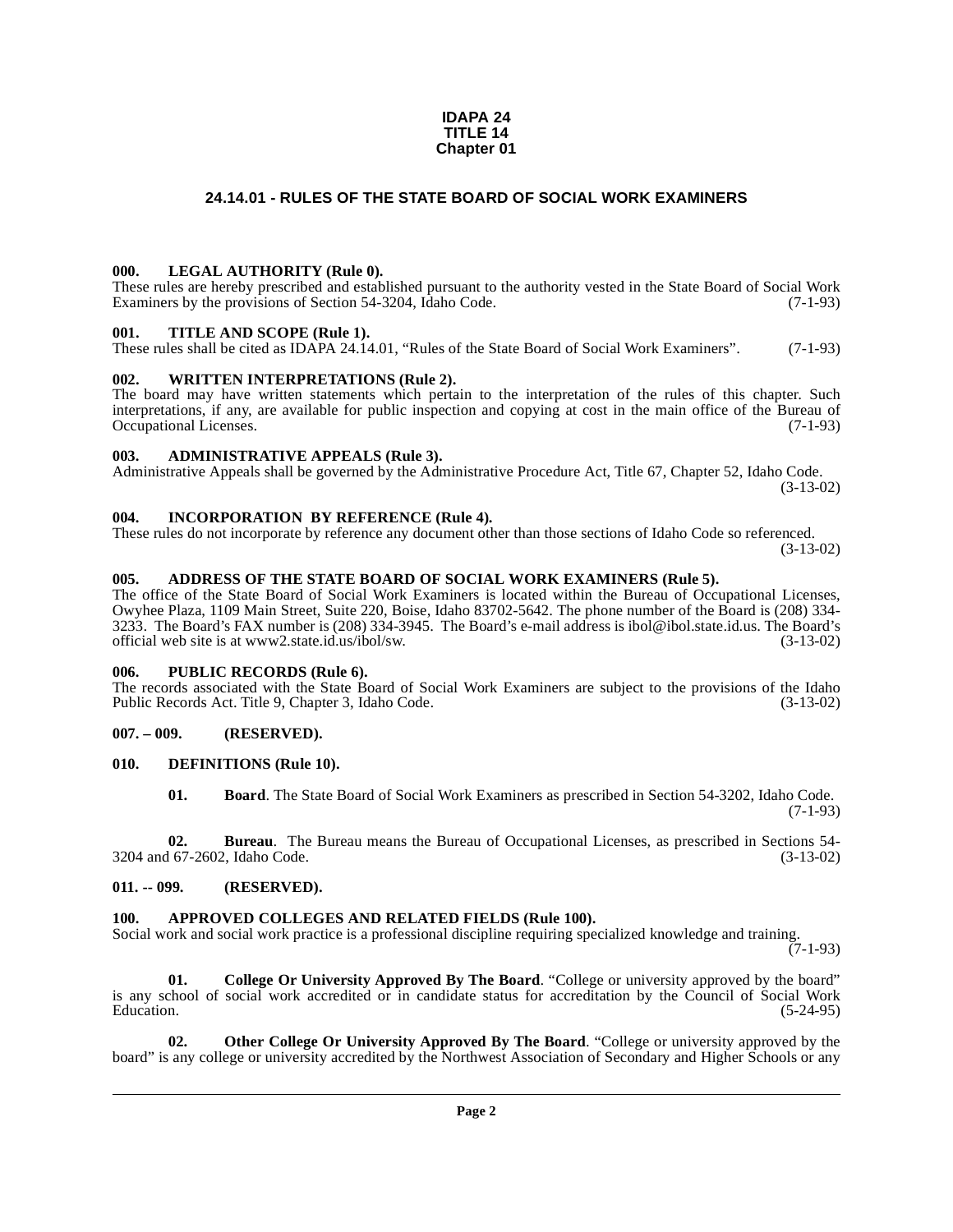similar accrediting body. (7-1-93)

<span id="page-2-0"></span>**03. Related Fields**. "Or related fields" is defined as a baccalaureate degree that includes twenty-four (24) semester credit hours of courses in which the content is consistent with that recommended as basic to social work training by the Council on Social Work Education. Twelve (12) of the twenty-four (24) hours shall be taught by a social worker with a graduated degree from an accredited school of social work. The basic content areas to be required shall include: (7-1-93)

**a.** Social work practice is to include a methods content of a minimum of three (3) hours; and social work internship in minimum of six (6) hours. The methods course(s) are to be taught and the internship is to be supervised by a faculty member with a graduate degree from an accredited school of social work. The program providing the practice content and internship experience must be able to demonstrate how the internship is developed and monitored to assure that internship students demonstrate application of the knowledge, values and skills taught within the required basic content areas. within the required basic content areas.

**b.** Social welfare policy and services shall include social welfare historical development, current and services. (7-1-93) policies and services.

**c.** Human behavior and social environment shall include human behavior in the social environment, with demonstrated content representing five (5) human systems: individual, family, group, organization and  $\epsilon$  (7-1-93)  $(7-1-93)$ 

**d.** Social research shall include social statistics and research methods. (7-1-93)

**e.** Course content and curriculum preparing students for practice will be evaluated by board review of nd program description provided by the college or university. course and program description provided by the college or university.

**04. Related Fields**. "Or related fields" is defined as a baccalaureate degree that includes thirty-six (36) semester credit hours with a grade of "C" or above in each course, in which the content is consistent with that recommended as minimal to social work training by the Council on Social Work Education. Eighteen (18) of the thirty-six (36) semester credit hours shall be taught by a social worker with a graduate degree from an accredited school of social work. The basic content areas to be required shall include: (7-1-96) school of social work. The basic content areas to be required shall include:

**a.** Social work practice is to include a methods content of a minimum of six (6) semester credit hours; and a social work practicum with a minimum of nine (9) semester credit hours. The methods courses are to be taken previous to participation in practicum and are to be taught by a faculty member with a graduate degree (MSW) from an accredited school of social work. The practicum is to be supervised by a faculty member who has a graduate degree (MSW) from an accredited school of social work. The on-site supervisor is to be a licensed social worker. Both the methods courses and the practicum must have been completed within the past five (5) years (date computed from time of application). The program providing the practice content and internship experience is developed and monitored to assure that internship students demonstrate application of the knowledge, values and skills taught within the required basic content areas. (7-1-96)

**b.** Social welfare policy and services shall include current policies and services, and shall be taught by a faculty member with a graduate degree in social work. (7-1-96)

**c.** Human behavior and social environment shall include human behavior in the social environment with demonstrated content representing five (5) human systems: individual, family, group, organization and  $\epsilon$  (7-1-96)  $(7-1-96)$ 

**d.** Social research shall include social statistics and research methods. (7-1-96)

**e.** Ethics shall include any three (3) credit course from a "college or university approved by the chich includes the word "ethics" in the course title. (7-1-96) board" which includes the word "ethics" in the course title.

Cultural diversity shall include a three (3) credit course from a "college or university approved by includes content specific to ethnic minority group(s). (7-1-96) the board" which includes content specific to ethnic minority group(s).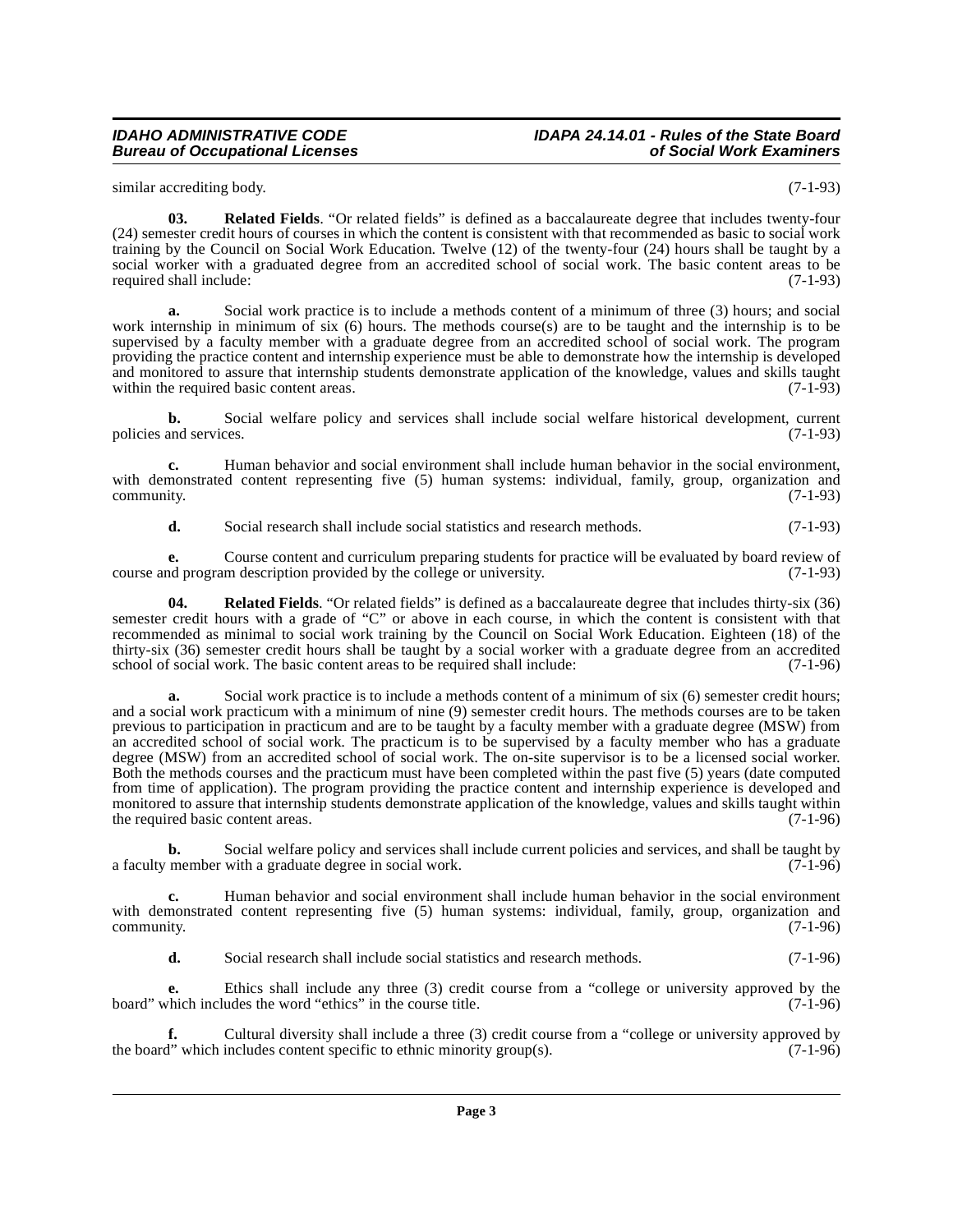**g.** Course content and curriculum preparing students for practice will be evaluated by board review of course and program description provided by the college or university.

### <span id="page-3-0"></span>**101. -- 149. (RESERVED).**

### <span id="page-3-5"></span><span id="page-3-1"></span>**150. ADMINISTRATION AND ACCOUNTING (Rule 150).**

The disposition of receipts and expenses for administering the terms and provisions of this Act shall be duly appropriated in the following manner: appropriated in the following manner:

<span id="page-3-7"></span>**01. Board Shall Contract With The Bureau Of Occupational Licenses**. The board shall contract with the Bureau of Occupational Licenses for administrative and clerical responsibilities, for appropriation and accountability of all fees obtained under the terms and provisions of this Act, for issuing licenses to qualified applicants upon approval by the board and for any other duties so prescribed by the contract. (7-1-93) applicants upon approval by the board and for any other duties so prescribed by the contract.

<span id="page-3-13"></span>**02. Reimbursement Of Board Members**. Board members shall not be reimbursed for time spent while engaged in the functions of the board, but shall be entitled to reimbursement for actual expenses incurred as long as such expenses are deemed necessary and prudent. (7-1-93) long as such expenses are deemed necessary and prudent.

### <span id="page-3-2"></span>**151. -- 199. (RESERVED).**

### <span id="page-3-10"></span><span id="page-3-3"></span>**200. LICENSING QUALIFICATIONS AND DEFINITION OF TERMS (Rule 200).**

All applicants for licensing under the Social Work Licensing Act must meet the minimum qualifications as set forth by this act. (7-1-93) by this act.  $(7-1-93)$ 

<span id="page-3-9"></span>**01. Good Moral Character**. "Good moral character" is defined by the board as that behavior exhibited on the part of a qualified applicant which is in conformity with Rule H, the Social Work Code of Professional Conduct and within the limits of state law. (7-1-93) Conduct and within the limits of state law.

<span id="page-3-6"></span>**02. Application For Licensure**. Application for licensure must be made to the Board of Social Work Examiners on forms provided by the Bureau of Occupational Licenses. (7-1-93)

<span id="page-3-8"></span>**03. Educational Requirements**. Educational requirements must be verified by submission of official transcript. (7-1-93) transcript. (7-1-93)

### <span id="page-3-12"></span><span id="page-3-4"></span>**201. PRIVATE AND INDEPENDENT PRACTICE OF SOCIAL WORK.**

**01. Private And Independent Practice Of Social Work**. "Private and independent practice of social work" is defined as that practice in which an individual who, wholly or in part, practices social work autonomously, with responsibility for his own practice and sets up his own contractual conditions of payment with client, agency or<br>(7-1-93) institution. (7-1-93)

**a.** "Under appropriate supervision" is interpreted to mean that type of consultative-teaching supervision which is directed toward enhancement and improvement of the individual's social work values, knowledge, methods and techniques. Supervision shall come from a qualified and experienced professional working in the same area of practice. The supervisor must hold an appropriate license for his/her discipline. Supervision must occur on a regular and on-going basis, consisting of a minimum of one hundred hours (100) hours. Ratio of supervisor/supervises shall not exceed two (2) social workers to one (1) supervisor. (7-1-97) supervisor/supervisee shall not exceed two  $(2)$  social workers to one  $(1)$  supervisor.

<span id="page-3-11"></span>**02. Private And Independent Practice Of Clinical Social Work**. Private and independent practice of clinical social work is the professional application of social work theory and methods to the treatment and prevention of psychosocial dysfunction, disability or impairment, including emotional and mental disorders. It is based on knowledge and theory of psychosocial development, behavior, psychopathology, motivation, interpersonal relationships, environmental stress, social systems, and cultural diversity, with particular attention to person-inenvironment. It shares with all social work practice the goal of enhancement and maintenance of psychosocial functioning of individuals, families, and small groups. (7-1-93) functioning of individuals, families, and small groups.

**a.** Clinical social work encompasses interventions directed to interpersonal interactions, intrapsychic dynamics, and life-support and management issues. It includes but is not limited to individual, couples, family and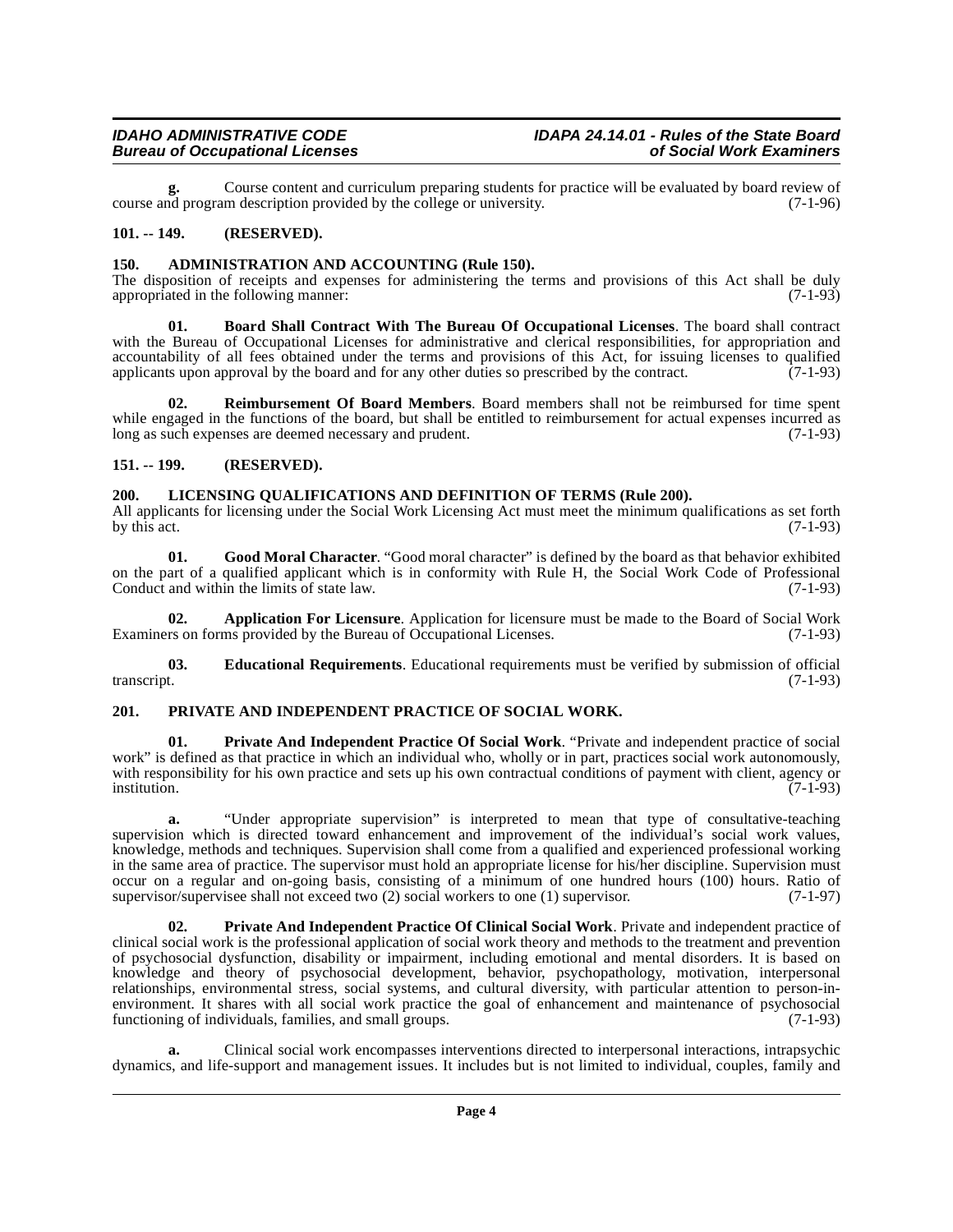# **IDAHO ADMINISTRATIVE CODE IDAPA 24.14.01 - Rules of the State Board**

group psychotherapy. Clinical social work services consist of assessment, treatment and evaluation. (7-1-93)

**b.** "Under appropriate supervision" shall be defined to mean that type of consultative-teaching supervision aimed at enhancing the professional development of supervisees in providing services which focus upon the evaluation and treatment of emotional disorders and mental illness as related to the total health of the individual, and on helping with problems of living and activities designed to stimulate growth and development. Supervision shall come from a licensed clinical social worker, licensed psychologist or a person licensed to practice medicine and surgery who practices in the area of psychiatry, working in the same area of practice. Supervision must occur on a regular and on-going basis, consisting of a minimum of one hundred (100) hours equally distributed throughout the qualifying period. Ratio of supervisor/supervisee shall not exceed two (2) social workers to one (1) supervisor.

(7-1-97)

<span id="page-4-4"></span>**03. Employment Of A Social Worker**. A social worker employed directly by a physician, psychologist or other social worker, or by a public or private agency, institution, hospital, nursing home, rehabilitation center, or any similar facility, is not to be considered within the definition of a private practitioner. Furthermore, a social worker who contracts with an agency or institution that assumes full responsibility for and supervision of services provided to clients is not considered to be a private practitioner. (7-1-93) supervision of services provided to clients is not considered to be a private practitioner.

<span id="page-4-6"></span>**04.** Post Graduate Experience. "Two (2) years of post graduate experience" refers to full time social work experience gained after completion of the educational requirements and receipt of a Master of Social Work degree. A total of three thousand (3,000) part and/or full time hours of social work experience accumulated in not less than two (2) years may be substituted for the two (2) years full time requirement. than two  $(2)$  years maybe substituted for the two  $(2)$  years full time requirement.

<span id="page-4-2"></span>**05. Appropriate Supervision**. "Under appropriate supervision" is interpreted to mean that type of consultative-teaching supervision which is directed toward enhancement and improvement of the individual's social work values, knowledge, methods and techniques. Supervision shall come from a qualified and experienced professional working in the same area of practice. The supervisor must hold an appropriate license for his discipline.<br>Supervision must occur on a regular and on-going basis. (7-1-93) Supervision must occur on a regular and on-going basis.

<span id="page-4-1"></span>**06. Application For Certification For Private And Independent Practice**. Application for certification for private and independent practice must be made to the Board of Social Work Examiners on forms provided by the Bureau of Occupational Licenses. (7-1-93) provided by the Bureau of Occupational Licenses.

### <span id="page-4-8"></span><span id="page-4-0"></span>**202. TEMPORARY PERMIT (Rule 202).**

The Chief of the Bureau of Occupational Licenses, acting in behalf of the Idaho Board of Social Work Examiners, may issue a permit to temporarily practice as a social worker or as a certified social worker, to an individual who makes application on forms provided by the Bureau of Occupational Licenses, pays the required fee and who has filed a complete application and payed the required fees for licensure, when the Chief has determined the applicant is eligible for licensure upon approval by the board or successful passage of the examination required by the board.

(7-1-93)

<span id="page-4-10"></span>**01. Validity Of Permit**. A temporary permit shall be valid only until the board takes action on the application for licensure or until the applicant is called by the board for examination and the results of the examination are made known.  $(7-1-93)$ examination are made known.

<span id="page-4-3"></span>**02. Eligibility To Receive Permit**. An applicant is not eligible to receive a temporary permit when the the state that the state of the examination for licensure. (7-1-93) applicant has previously had a permit or when the applicant has failed the examination for licensure.

<span id="page-4-7"></span>**03. Supervision While On A Permit**. A permit holder must at all times in the practice of social work be under the supervision and responsible to a licensed social worker who has accepted this responsibility as a condition to issuance of the permit.  $(7-1-93)$ condition to issuance of the permit.

<span id="page-4-5"></span>**04. Obligation Of The Board**. The issuance of a temporary permit does not in any manner obligate the grant a license to practice as a social worker or certified social worker. (7-1-93) board to grant a license to practice as a social worker or certified social worker.

<span id="page-4-9"></span>**Termination Of Permit**. A temporary permit may be summarily terminated without a hearing by the board or the Chief when there is reason to believe that the permittee was not eligible to receive the permit or is not eligible for licensure except for successful passage of the examination. (7-1-93)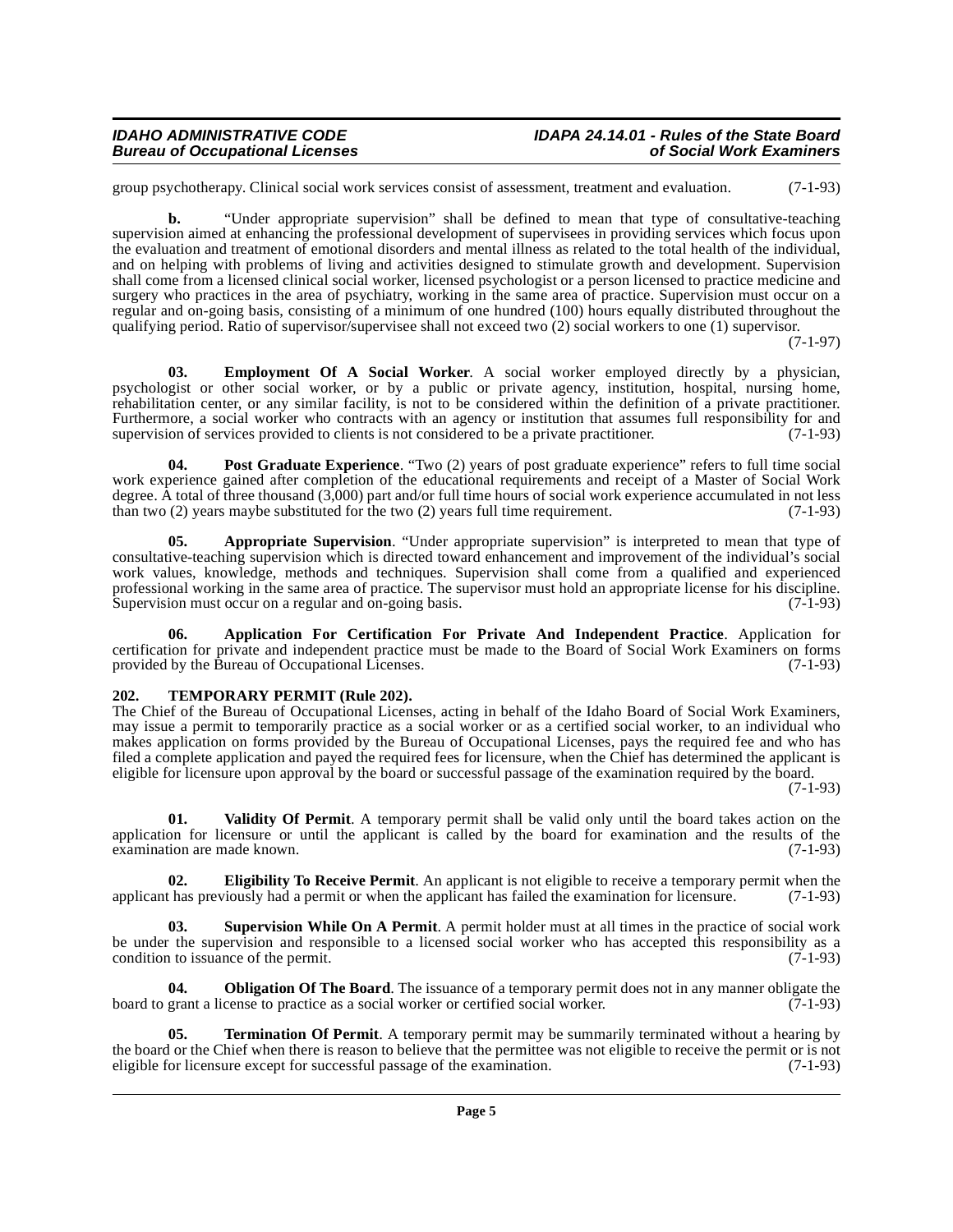### <span id="page-5-0"></span>**203. -- 249. (RESERVED).**

#### <span id="page-5-15"></span><span id="page-5-1"></span>**250. REINSTATEMENT REQUIREMENTS (Rule 250).**

The Bureau shall cancel all licenses that have become invalid for failure to renew on July first of that year. The Bureau of Occupational Licenses may reinstate said licenses in accordance with the requirements of Section 67-2614, Idaho Code. (5-24-95)

#### <span id="page-5-2"></span>**251. -- 299. (RESERVED).**

#### <span id="page-5-13"></span><span id="page-5-3"></span>**300. FEES (Rule 300).**

<span id="page-5-11"></span><span id="page-5-9"></span><span id="page-5-7"></span>To administer and carry out the provisions of this Act, the following fees are established: (7-1-93) **01. Application And Original License Fee**. Application and Original License Fee: (7-1-93) **a.** Certified Social Worker - Fifty dollars (\$50). (3-13-02) **b.** Private and Independent Practice - Fifty dollars (\$50). (3-13-02) **c.** Social Worker - Fifty dollars (\$50). (3-13-02) **d.** Temporary permit, Social Worker or Certified Social Worker - Thirty-five dollars (\$35). (3-13-02) **02. Examination Fee**. Examination fee will be set by the Board in concordance with the testing service fees.  $(7-1-93)$ **03. Endorsement And License Fee**. Endorsement and License Fee: (Reference to Subsection 300.06)  $(7-1-93)$ **a.** Certified Social Worker - Fifty-five dollars (\$55). (3-13-02) **b.** Social Worker - Fifty-five dollars (\$55). (3-13-02) **c.** Private and Independent Practice - Fifty-five dollars (\$55). (3-13-02) **04. Renewal Fee**. Renewal Fee: (7-1-93) **a.** Certified Social Worker - Fifty dollars (\$50). (3-13-02) **b.** Certified Social Worker with Private and Independent Practice - Sixty dollars (\$60). (3-13-02) **c.** Social Worker - Fifty dollars (\$50). (3-13-02) **05. Reinstatement Fee**. Reinstatement fees in accordance with Section 67-2614, Idaho Code. (7-1-93) **06. All Fees Under This Act Are Non-Refundable**. All fees under this Act are non-refundable. (7-1-93)

### <span id="page-5-16"></span><span id="page-5-14"></span><span id="page-5-6"></span><span id="page-5-4"></span>**301. -- 349. (RESERVED).**

### <span id="page-5-12"></span><span id="page-5-5"></span>**350. EXAMINATIONS AND BOARD MEETINGS (Rule 350).**

Examinations will be conducted by the board for qualified applicants for social work licensing and board meetings will be held to conduct other business. (7-1-93) will be held to conduct other business.

**01. Board Meetings**. Board meetings will be held on the first Monday of the months of April, August and December of each year and at such other times as the board deems necessary. (7-1-93)

<span id="page-5-10"></span><span id="page-5-8"></span>**02. Exam Utilized**. The Board utilizes the uniform, nationally standardized examination of the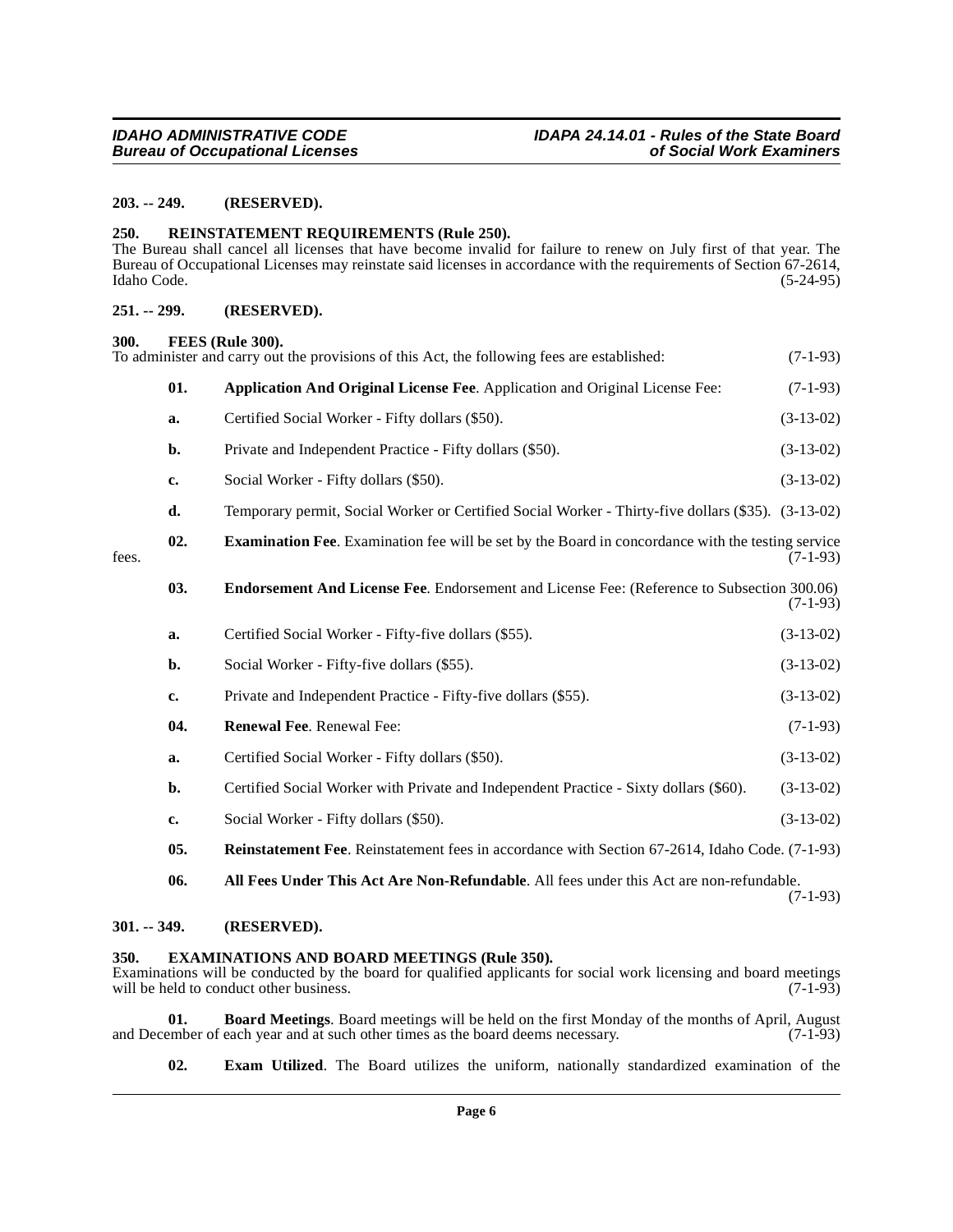# **IDAHO ADMINISTRATIVE CODE IDAPA 24.14.01 - Rules of the State Board**

American Association of State Social Work Boards (AASSWB). (7-1-93)

<span id="page-6-4"></span>**03. Dates Of Exams**. Examination at all levels of social work licensing will be conducted on dates established for national administration. (7-1-93)

<span id="page-6-7"></span>**04. Graduation Date To Qualify For Exam**. Candidates for examination who can satisfy the board that they will be graduating at the end of the spring, summer or fall terms of any given year, may qualify for<br>examination at the established testing period immediately preceding the date of graduation. (5-24-95) examination at the established testing period immediately preceding the date of graduation.

<span id="page-6-6"></span>**05.** Exemption From Exam. An applicant who has been tested for licensure utilizing an acceptable examination will be exempt from the Idaho examination if the applicant received a converted score of seventy (70) based upon a criterion reference examination. (7-1-93)

<span id="page-6-5"></span>**06. Endorsement**. Total exemption from the requirement for examination is provided under Section (3). Idaho Code. (7-1-93) 54-3208(3), Idaho Code.

**a.** Exemption from examination will be extended to applicants licensed in another state with substantially the same requirements for licensing. This interpretation does not imply an exemption from academic requirements. (7-1-93) requirements.

**b.** The Professional Examination Service (PES) examination at the certified social worker and social worker level are accepted as similar to the examination required by Idaho law and Subsection 350.02 above. The Education Testing Service (ETS) examination will be accepted as similar to the examination required by Idaho law and Subsection 350.02 if taken prior to January 1, 1987. and Subsection  $350.02$  if taken prior to January 1, 1987.

<span id="page-6-1"></span>**07. Application Deadline**. Applications must be received in the Bureau of Occupational Licenses at least ninety (90) days prior to the examination date. Applications received after this date will be scheduled for the next available examination for which the application meets the filing deadline. (7-1-93) next available examination for which the application meets the filing deadline.

### <span id="page-6-0"></span>**351. CONTINUING EDUCATION (Rule 351).**

### <span id="page-6-3"></span><span id="page-6-2"></span>**01. Continuing Education Requirements**. (7-1-95)

**a.** Beginning July 1, 1995, continuing education is required for renewal at all levels of social work in Idaho. (7-1-95) licensure in Idaho.

**b.** The minimum continuing education (CE) hours that are required to renew at each licensure level (7-1-95)  $\frac{1}{7-1-95}$  (7-1-95)

i. Certified Social Worker, Private/Independent Practice - twenty (20) hours annually. (7-1-95)

- ii. Certified Social Worker twenty (20) hours annually. (7-1-95)
- iii. Social Worker twenty (20) hours annually. (7-1-95)

**c.** Beginning July 1, 1995, certified proof of attendance for formal continuing education hours will be required. (7-1-95) required.  $(7-1-95)$ 

**d.** Continuing education (CE) requirements for licensees are to be reported annually. A continuing education course taken in any renewal year, but not claimed for CE credit in that year, may be utilized for credit in the following renewal year. following renewal year.

**e.** Each licensed social worker shall complete and return a Board approved continuing education report form as part of the annual renewal of licenses. This form will include identification of the title, date, and location of the course for which credit is claimed as well as a signature space for the licensee. (7-1-98 location of the course for which credit is claimed as well as a signature space for the licensee.

**f.** Licensees will maintain document verifying CE attendance and curriculum for a period of three (3) years. This documentation will be subject to audit by the board. (7-1-98)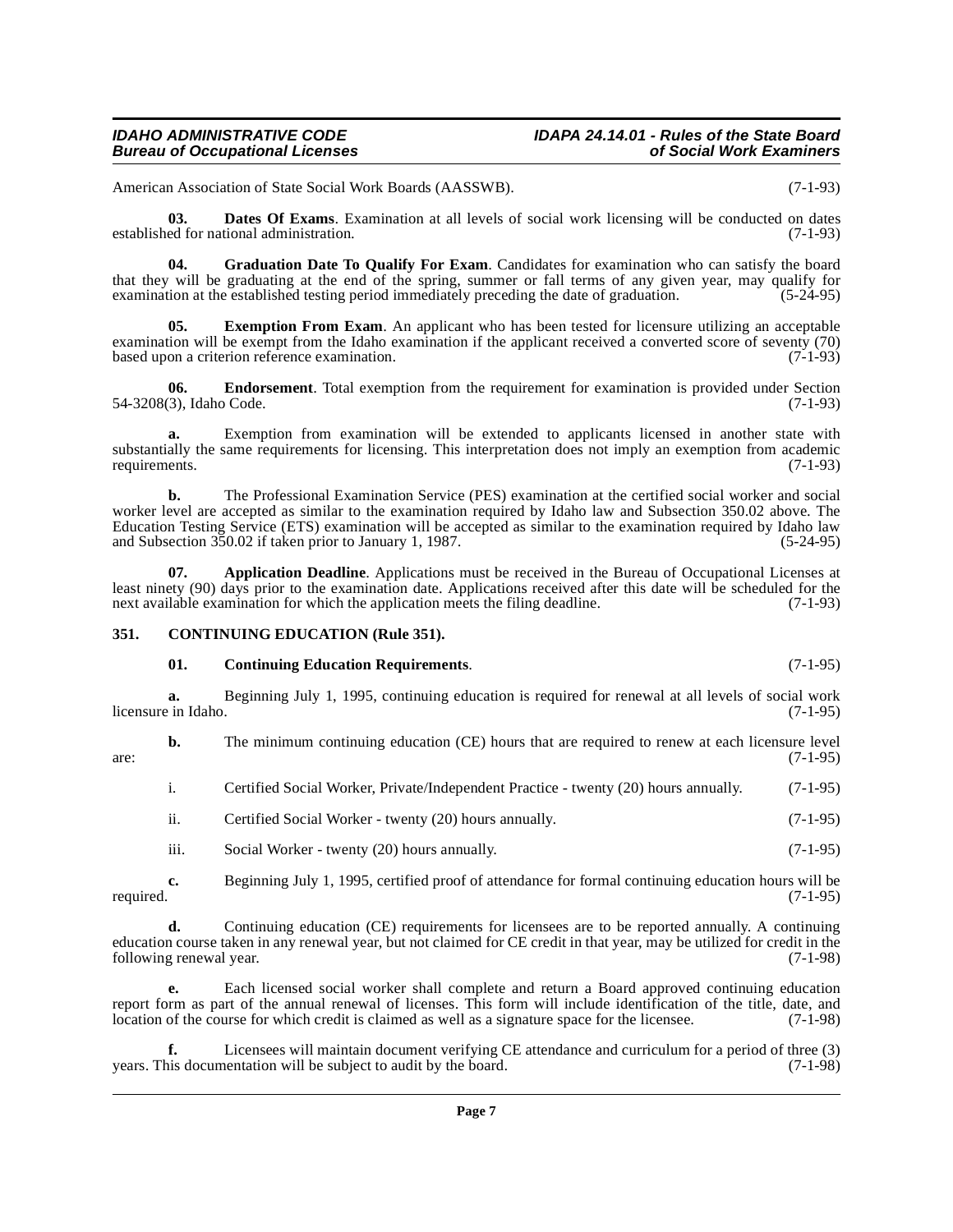**g.** Licensees shall not be required to comply with this requirement during the first year in which they become licensed. (7-1-95)

**h.** One (1) continuing education hour shall equal one (1) clock hour. (7-1-95)

**i.** Courses that are part of the curriculum of a university, college or other educational institution shall be allotted CE credit at the rate of fifteen (15) CE hours for each semester hour or ten (10) CE hours for each quarter hour of school credit awarded.  $(7-1-95)$ hour of school credit awarded.

**j.** No more than ten (10) continuing education hours may be obtained from category II. (7-1-95)

**k.** As part of the required hours of continuing education, all licensees must complete at least four (4) training every four (4) years in professional ethics. (7-1-95) hours of training every four  $(4)$  years in professional ethics.

### <span id="page-7-0"></span>**02. Categories Of Continuing Education**. (7-1-95)

**a.** Category I. Category I includes formally organized learning events, ideally involving face-to-face interaction with a teacher for the purpose of accomplishing specific learning objectives. Courses, workshops, conferences, practice oriented seminars, staff development and training activities coordinated and/or taught by approved and recognized educators also are included in this category. Because of our geographic location and sparse population, closed circuit T.V., video tapes, and correspondence courses may be substituted for face-to-face contact if coordinated by an approved instructor. Videotaped presentations require a discussion period to follow that reviews the learning objectives of the taped program. the learning objectives of the taped program.

**b.** Category II. Category II consists of a variety of self-directed professional study activities and growth experiences. Examples include making presentations on professional issues or programs, teaching a course, presenting a lecture, or conducting a workshop for the first time, editing or writing professional books or articles, and conducting professional research. conducting professional research.

### <span id="page-7-1"></span>**03. Continuing Education Sources**. (7-1-95)

**a.** Continuing education courses which are offered or approved by the National Association of Social are automatically acceptable to the Board. (7-1-95) Workers are automatically acceptable to the Board.

i. Professional Associations. Continuing education hours may be obtained by participating in activities sponsored by or approved by professional associations including but not limited to the specialties of Professional Counseling, Social Work, Marriage and Family Therapy, Psychiatry, Psychiatric Nursing, Psychology or Pastoral Counseling. The professional association shall certify the number of clock hours of educational content in each sponsored or approved activity.

ii. Educational Institutions. Continuing education hours may be obtained by completing coursework not below your level of licensing or by participating in continuing education programs sponsored by or approved by educational institutions accredited by a regional body recognized by the Council on Post Secondary Accreditation. The educational institution shall certify the number of clock hours of educational content in each sponsored or approved program. (7-1-95) approved program.

iii. Government Agencies, Schools and Hospitals. Continuing education hours may be obtained by participating in in-service training, courses or workshops sponsored by federal, state, or local government agencies, public school systems and licensed hospitals. The provider shall certify the number of clock hours of educational content in each approved activity. content in each approved activity.

**b.** All continuing education hours must be relevant to the profession of social work at the individual's r level of social work licensure. Final approval of acceptable programs rests with the Board. (7-1-95) particular level of social work licensure. Final approval of acceptable programs rests with the Board.

### <span id="page-7-2"></span>**04. Documentation**. (7-1-95)

**a.** Each licensee shall maintain for three (3) years from the date of submission to the Board their own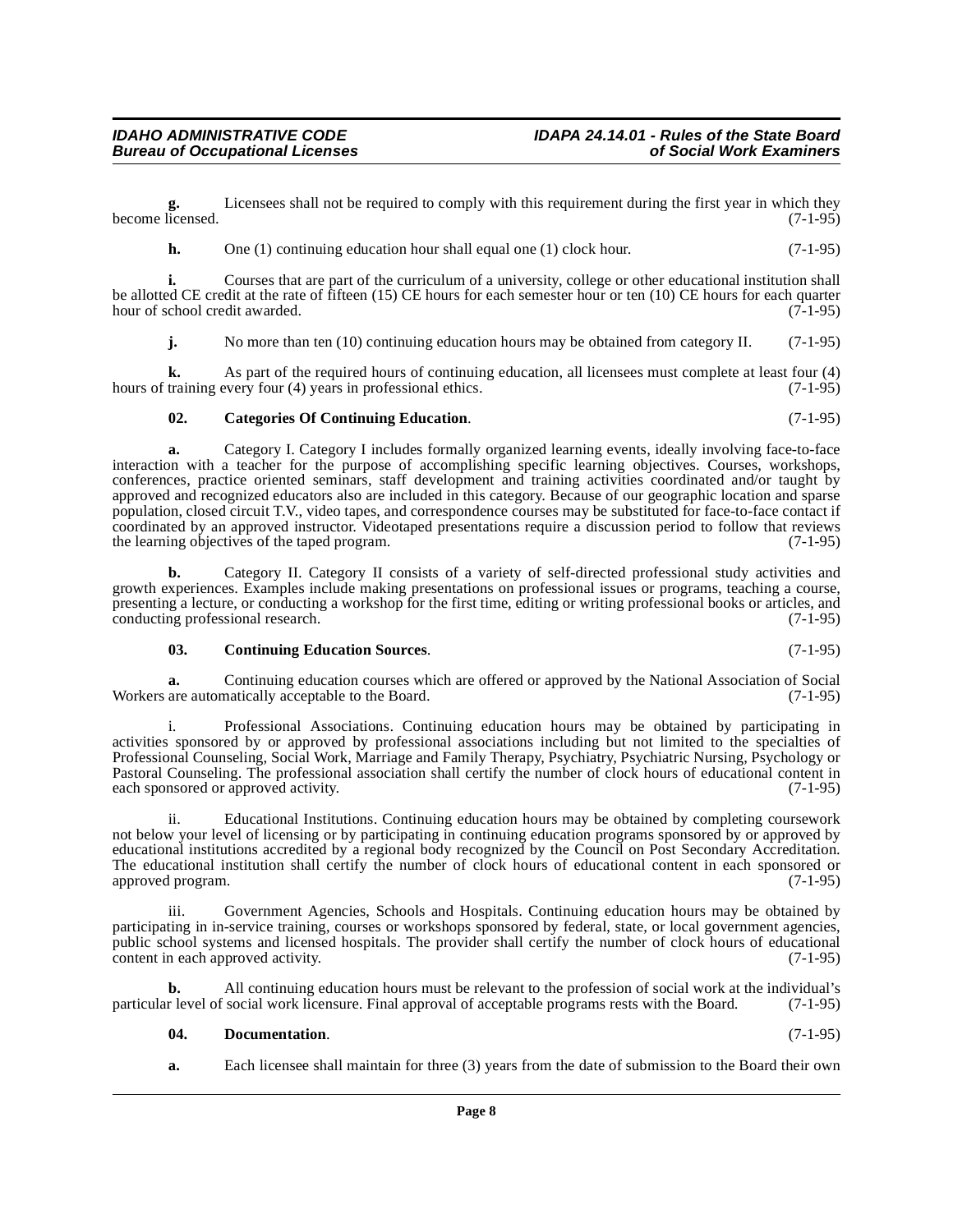## **IDAHO ADMINISTRATIVE CODE IDAPA 24.14.01 - Rules of the State Board**

record of the continuing education activities which they have completed. (7-1-95)

**b.** Licensees shall attest, on their annual license renewal application, that they have satisfied the continuing education requirements. Documentation of these activities should be retained by the licensee and also sent to the Board. False attestation of satisfaction of the continuing education requirements on a renewal application shall<br>subject the licensee to disciplinary action, including revocation. subject the licensee to disciplinary action, including revocation.

**c.** Category I documents must be in the form of a certificate of attendance, a statement signed by the provider verifying participation in the activity, or an official transcript. Documentation of Category II shall be in the form of an affidavit which includes a description of the activity, the subject material covered, the dates and number of hours involved.

**d.** In the event a licensee fails to provide the Board with acceptable documentation of the hours o on the renewal application, the license will not be renewed. (7-1-95) attested to on the renewal application, the license will not be renewed.

### <span id="page-8-0"></span>**352. -- 399. (RESERVED).**

### <span id="page-8-6"></span><span id="page-8-1"></span>**400. UNPROFESSIONAL CONDUCT (Rule 400).**

"Unprofessional conduct" is further defined as any violation of the Social Work Code of Professional Conduct. (7-1-93)

### <span id="page-8-2"></span>**401. -- 449. (RESERVED).**

<span id="page-8-4"></span><span id="page-8-3"></span>**450. STATEMENT OF PUBLIC POLICY AND CODE OF PROFESSIONAL CONDUCT (Rule 450).** The profession of social work is dedicated to serving people; the professional relationship between social workers and clients thus shall be governed by the highest moral and ethical values. The client is in a vulnerable role that extends beyond the time frame of actual services. In both social and professional interactions, this vulnerability shall be taken into consideration whether the person is currently or has been a client. Following is the Code of Professional Conduct: (5-24-95)

### <span id="page-8-5"></span>**01. The Social Worker's Ethical Responsibility To Clients**. (7-1-93)

**a.** For the purpose of this Code of Professional Conduct, a client is anyone for whom the social worker provides social work services directly or indirectly through consultations, staffings, or supervision with other professionals. (7-1-93) professionals.

**b.** The social worker shall not commit fraud nor misrepresent services performed.  $(7-1-93)$ 

**c.** The social worker shall not solicit the clients of an agency for which they provide services for his ractice. (7-1-93) private practice.

**d.** The social worker shall not divide a fee or accept or give anything of value for receiving or making a referral. a referral. (7-1-93)

**e.** The social worker shall provide clients with accurate and complete information regarding the extent and nature of the services available to them. (7-1-93)

**f.** The social worker shall terminate service to clients, and professional relationships with them, when vice and relationships are no longer required or in which a conflict of interest arises. (7-1-93) such service and relationships are no longer required or in which a conflict of interest arises.

**g.** A social worker shall not violate a position of trust by knowingly committing any act detrimental to  $(7-1-93)$ a client.  $(7-1-93)$ 

**h.** A social worker shall not exploit their professional relationships with clients (or former clients), supervisees, supervisors, students, employees, or research participants, sexually or otherwise. Social workers shall not condone or engage in sexual harassment. Sexual harassment is defined as deliberate or repeated comments, gestures, or physical contacts of a sexual nature that are unwelcomed by the recipient. (7-1-93) gestures, or physical contacts of a sexual nature that are unwelcomed by the recipient.

**i.** A social worker shall not engage in sexual acts with a client or with a person who has been a client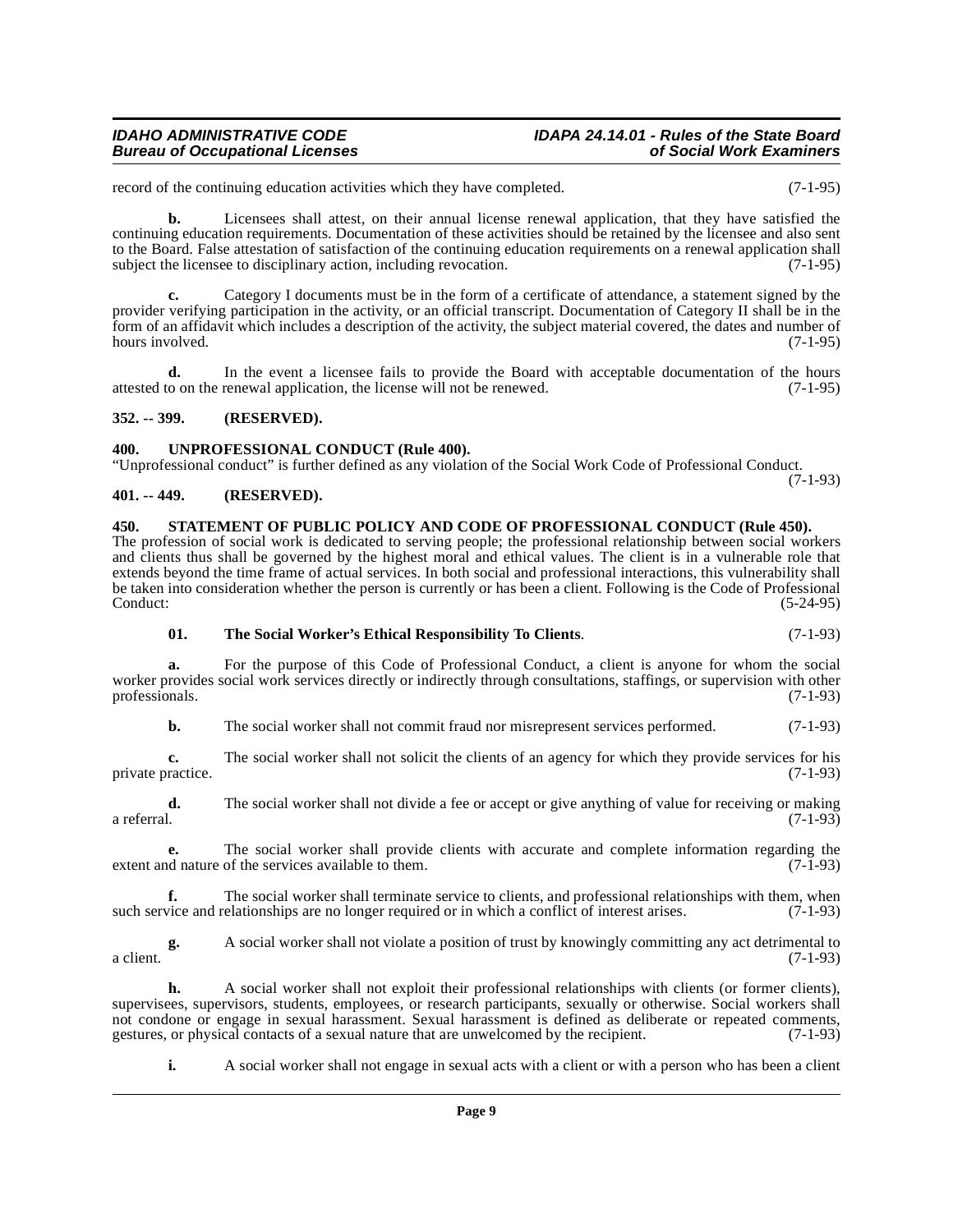### **IDAHO ADMINISTRATIVE CODE IDAPA 24.14.01 - Rules of the State Board Bureau of Occupational Licenses**

within the past three (3) years. A social worker shall not provide social work services to a person with whom he/she has had a sexual relationship.  $(7-1-93)$ has had a sexual relationship.

### <span id="page-9-1"></span>**02. The Social Worker's Conduct And Comportment As A Social Worker**. (7-1-93)

**a.** In providing services, a social worker shall not discriminate on the basis of age, sex, race, color, religion, national origin, mental or physical handicap, political belief, or any other preference or personal characteristic, condition or status. (7-1-93) characteristic, condition or status.

**b.** Social workers shall not undertake any activity in which their personal problems are likely to lead to inadequate performance or harm to a client, colleague, student, or research participant. If engaged in such activity when they become aware of their personal problems, they shall seek competent professional assistance to determine<br>whether they should suspend, terminate, or limit the scope of their professional activities. (7-1-93) whether they should suspend, terminate, or limit the scope of their professional activities.

**c.** A social worker shall not provide social work service while under the influence of alcohol or other mind-altering or mood-altering drugs which impair delivery of services. (7-1-93)

**d.** A social worker shall not repeatedly fail to keep scheduled appointments. (7-1-93)

**e.** The social worker who anticipates the termination or interruption of service to clients shall notify clients promptly and seek the transfer, referral, or continuation of services in relation to the clients' needs and preferences. (7-1-93)

**f.** The social worker shall attempt to make appropriate referrals as indicated by the client's need for services. (7-1-93)

**g.** A social worker shall obtain the client's or legal guardian's informed written consent when a client is to be involved in any research project. A social worker shall explain the research, including any implications.

(7-1-93)

**h.** The social worker shall obtain informed consent of clients before taping, recording, or permitting ty observation of their activities (7-1-93) third party observation of their activities.

**i.** A social worker shall safeguard information given by clients in providing client services. Except when required by law or judicial order, a social worker shall obtain the client's informed written consent before releasing confidential information from the setting or facility except for compelling reasons defined as but not limited to:  $(7-1-93)$ 

i. Consultation with another professional on behalf of the client thought to be dangerous to self or  $\omega$  others;  $(7-1-93)$ 

- ii. Duty to warn pursuant to Chapter 19, Title 6, Idaho Code; (5-24-95)
- iii. Child abuse and sexual molestation pursuant to Chapter 16, Title 16, Idaho Code; and (5-24-95)
- <span id="page-9-0"></span>iv. Any other situation in accordance with statutory requirements. (7-1-93)

**j.** A social worker shall report any violation of the law or rules, including Code of Professional Conduct, by a person certified under Chapter 32, Title 54, Idaho Code. (7-1-93)

**03. The Advertising Rules For Social Workers**. No social worker shall disseminate or cause the dissemination of any advertisement or advertising which is any way fraudulent, false, deceptive or misleading. Any advertisement or advertising shall be deemed by the board to be fraudulent, false, deceptive, or misleading if it:

(7-1-93)

- **a.** Contains a misrepresentation of fact; or (7-1-93)
- **b.** Is misleading or deceptive because in its content or in the context in which it is presented it makes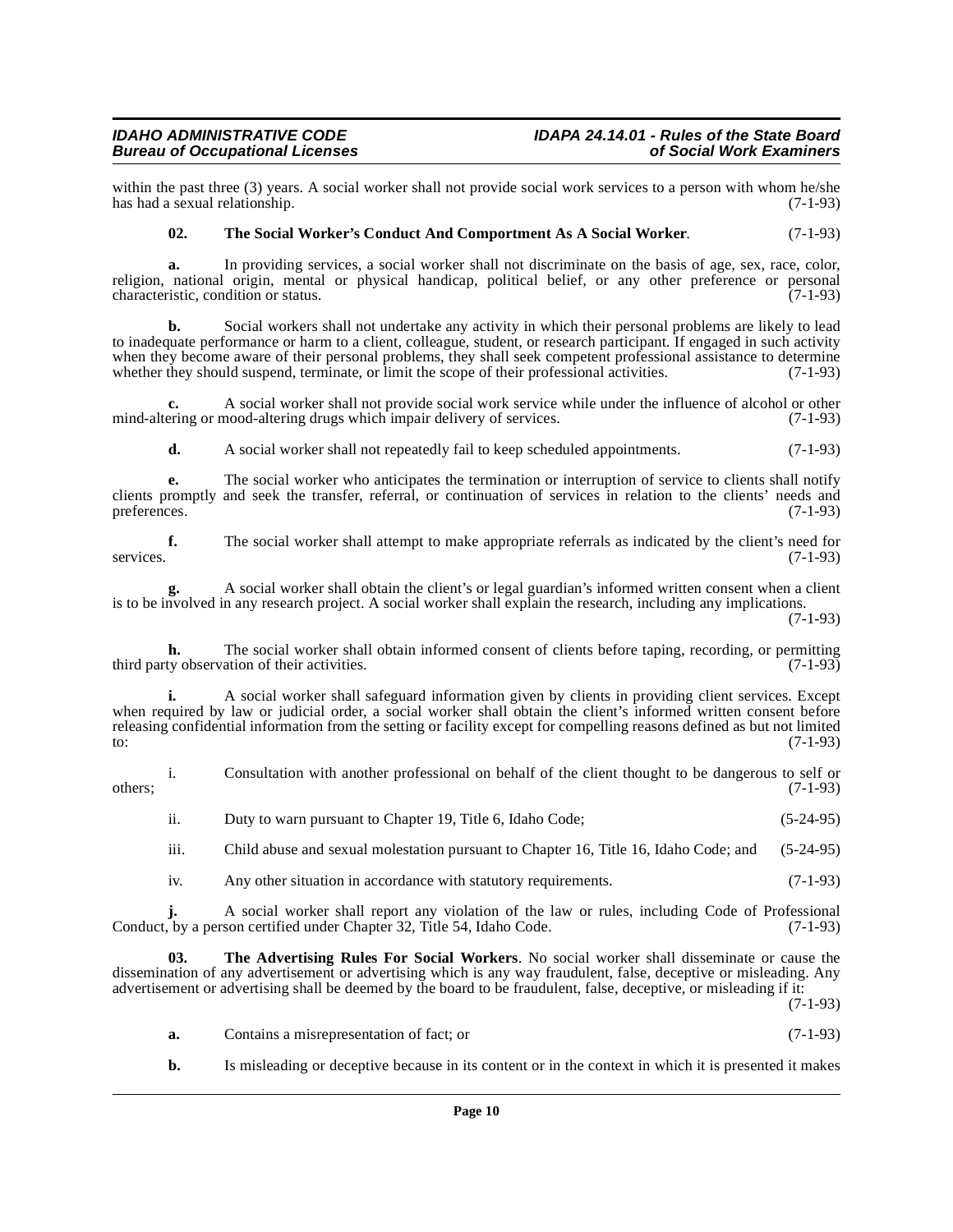# **IDAHO ADMINISTRATIVE CODE IDAPA 24.14.01 - Rules of the State Board**

only a partial disclosure of relevant facts. More specifically, it is misleading and deceptive for a social worker to advertise free services or services for a specific charge when in fact the social worker is transmitting a higher charge for the advertised services to a third party payor for payment or charges the patient or a third party. It is misleading and deceptive for a social worker or a group of social workers to advertise a social work referral service or bureau unless the advertisement specifically names each of the individual social workers who are participating in the referral service or bureau. (7-1-93) service or bureau.

**c.** Creates false or unjustified expectations of beneficial treatment or successful outcomes; or

(7-1-93)

**d.** Fails to identify conspicuously the social worker or social workers referred to in the advertising as worker or social workers; or  $(7-1-93)$ a social worker or social workers; or

**e.** Contains any representation or claims, as to which the social worker, referred to in the advertising, erform: or  $(7-1-93)$ fails to perform; or

**f.** Contains any representation which identifies the social worker practice being advertised by a name which does not include the terms "social worker," "social work," or some easily recognizable derivation thereof; or

 $(7-1-93)$ 

**g.** Contains any representation that the practitioner has received any license or recognition by the state of Idaho or its authorized agents, which is superior to the license and recognition granted to any social worker who successfully meets the licensing requirements of Chapter 32, Title 54, Idaho Code; or (7-1-93) successfully meets the licensing requirements of Chapter 32, Title 54, Idaho Code; or

**h.** Appears in any classified directory, listing, or compendium under a heading, which when considered together with the advertisement, has the capacity or tendency to be deceptive or misleading with respect to<br>the profession or professional status of the social worker; or the profession or professional status of the social worker; or

<span id="page-10-7"></span><span id="page-10-5"></span>**i.** Contains any other representation, statement, or claim which is misleading or deceptive. (7-1-93)

### <span id="page-10-0"></span>**451. -- 474. (RESERVED).**

### <span id="page-10-1"></span>**475. DISCIPLINE (Rule 475).**

**01. Civil Fine**. The Board may impose a civil fine not to exceed one thousand dollars (\$1,000) upon a licensed social worker for each violation of Section 54-3211, Idaho Code. (3-18-99)

<span id="page-10-6"></span>**02. Costs And Fees**. The Board may order a licensed social worker to pay the costs and fees incurred by the Board in the investigation or prosecution of the licensee for violation of Section 54-3211, Idaho Code.

(3-18-99)

### <span id="page-10-2"></span>**476. -- 499. (RESERVED).**

### <span id="page-10-3"></span>**500. RULE MAKING HISTORY PRIOR TO JULY, 1993 (Rule 500).**

Adopted January 30, 1980 Re-adopted October 11, 1983 Revised December 15, 1983 Rule C.4. and E.1.c. Adopted Emergency Re-adopted February 23, 1985 Re-adopted November 25, 1985 Re-adopted February 16, 1988 Re-adopted January 22, 1990 (7-1-93)

### <span id="page-10-4"></span>**501. -- 999. (RESERVED).**